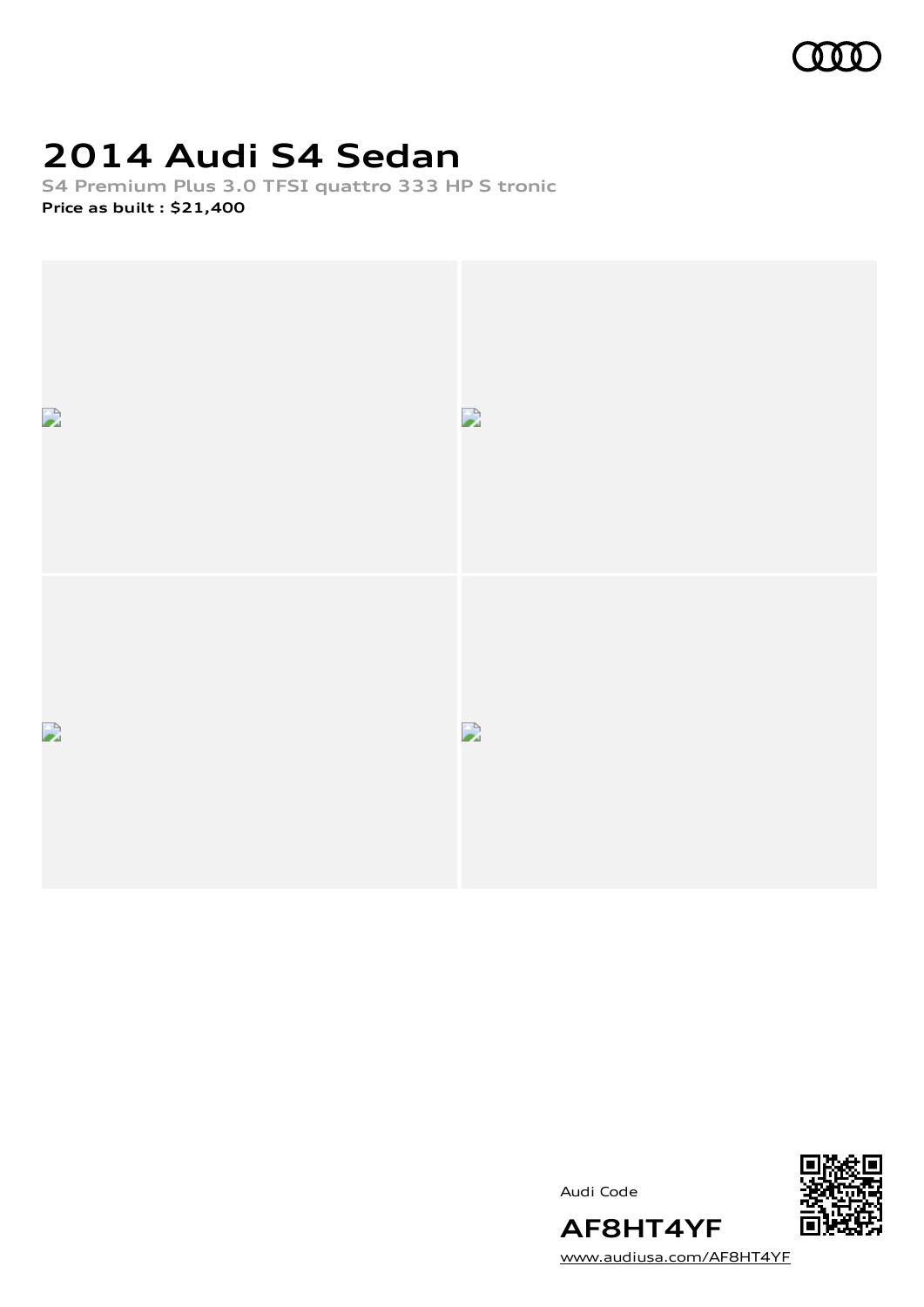## **Summary**

### **Audi 2014 Audi S4 Sedan**

S4 Premium Plus 3.0 TFSI quattro 333 HP S tronic

**Price as buil[t](#page-9-0)** \$21,400

### **Exterior colour**

Moonlight Blue metallic

### D

### **Further Information**

| Type of vehicle | Used car      |
|-----------------|---------------|
| Mileage         | 117,789 miles |
|                 |               |

**Warranty**

#### **Interior colour**

### **Technical Specifications**

Engine type Six-cylinder Displacement/Bore and 2,995/84.5 x 89.0 cc/mm stroke Max. output  $({1})/{2}$  HP Torque /{1} lb-ft@rpm Top track speed 155 mph mph Acceleration (0 - 60 mph) 4.9 sec. seconds

**Audi Code** AF8HT4YF

**Your configuration on www.audiusa.com** [www.audiusa.com/AF8HT4YF](https://www.audiusa.com/AF8HT4YF)

No

**Commission number** 88bd23660a0e09a80adf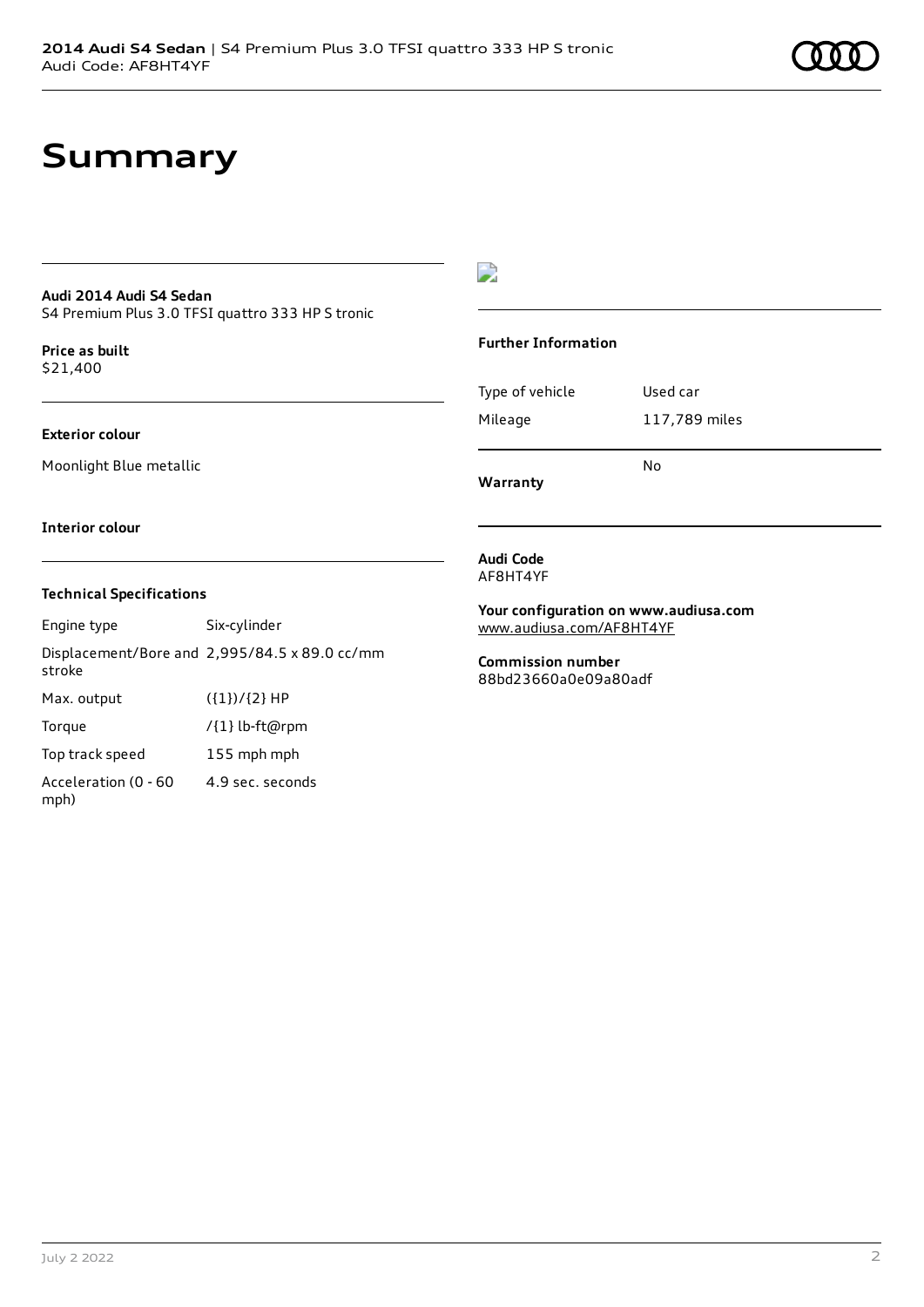# **Equipment**

Moonlight Blue metallic

19" 5-segment-spoke-design alloy wheel with 255/35 summer tires

Leather door armrests

Fine Nappa leather seating surfaces

DVD player

Bang & Olufsen® Sound System

Color driver information system

Audi music interface with iPod® integration

Voice control system

Audi connect®



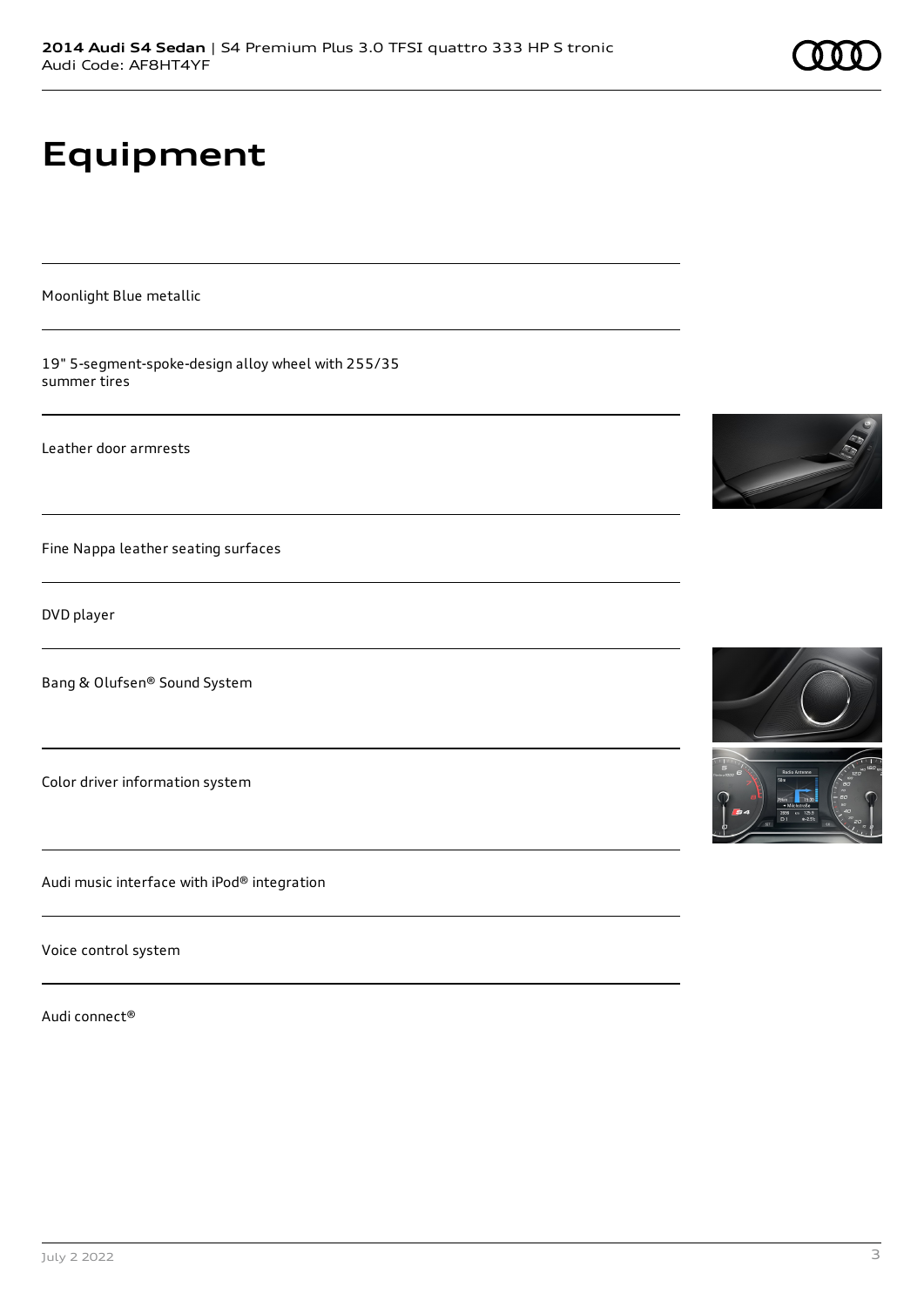# **Standard features**

### **Safety and Security**

| 1AT             | Anti-lock Brake System (ABS) with Electronic<br>Brake-pressure Distribution (EBD) and brake<br>assist |
|-----------------|-------------------------------------------------------------------------------------------------------|
| UH <sub>1</sub> | Electromechanical parking brake                                                                       |
| 8T1             | Cruise control with coast, resume and<br>accelerate features                                          |
| VC <sub>2</sub> | Garage door opener (HomeLink®)                                                                        |
| QZ7             | Tilt and telescopic manually adjustable<br>steering column                                            |
| 7K6             | Tire-pressure monitoring system                                                                       |
| 4X3             | Front side airbags, with head airbag                                                                  |
| 8N6             | Rain sensor for automatic windshield wipers                                                           |
| 413             | Audi advanced key (keyless access)                                                                    |
| 3B7             | Child seat anchor according to Canadian<br>requirements and child seat system ISOFIX                  |

### **Exterior**

| 0PO | Quad exhaust outlets                                                                                                                           |
|-----|------------------------------------------------------------------------------------------------------------------------------------------------|
| 6XM | Power-adjustable, auto-dimming, heated<br>exterior side mirrors with memory                                                                    |
| 1S1 | Car jack                                                                                                                                       |
| 1BD | Five-link front suspension with upper and<br>lower control arms, stabilizer bar and<br>individual, gas-charged coil springs/shock<br>absorbers |
| 5]2 | Larger rear spoiler                                                                                                                            |
| 8EH | Bi-functional headlight with gas discharge<br>lamp, for driving on the right (US design)                                                       |
| 803 | Audi automatic headlamp leveling                                                                                                               |
| 8SL | LED taillight technology                                                                                                                       |
| 4KC | Side and rear windows in heat-insulatingglass                                                                                                  |

## **Exterior**

| 47 <sub>B</sub> | High-gloss package                                           |
|-----------------|--------------------------------------------------------------|
| <b>Interior</b> |                                                              |
| QE1             | Storage nets in back of front seats                          |
| 3FE             | Sunroof                                                      |
| 7M2             | Aluminum doorsill inlays                                     |
| 6N)             | Standard molded headlining                                   |
| 9AQ             | Three-zone automatic climate control                         |
| 4L7             | Auto-dimming interior mirror with compass                    |
| QQ1             | Interior lights in overhead console with front<br>map lights |
| 2PK             | Three-spoke flat-bottom steering wheel with<br>shift paddles |
| 6F3             | Folding front center armrest with adjustable<br>height       |
| 7F <sub>9</sub> | Plastic/leather gearshift knob/handle                        |
| 5XF             | Dual front sun visors with lighted vanity<br>mirrors         |
| 3NZ             | Split folding 60/40 rear seatbacks                           |
| 4A3             | <b>Heated front seats</b>                                    |

### **Infotainment and Driver Assistance**

| 2H1 | Audi drive select                           |
|-----|---------------------------------------------|
| UF7 | Audi music interface with iPod® integration |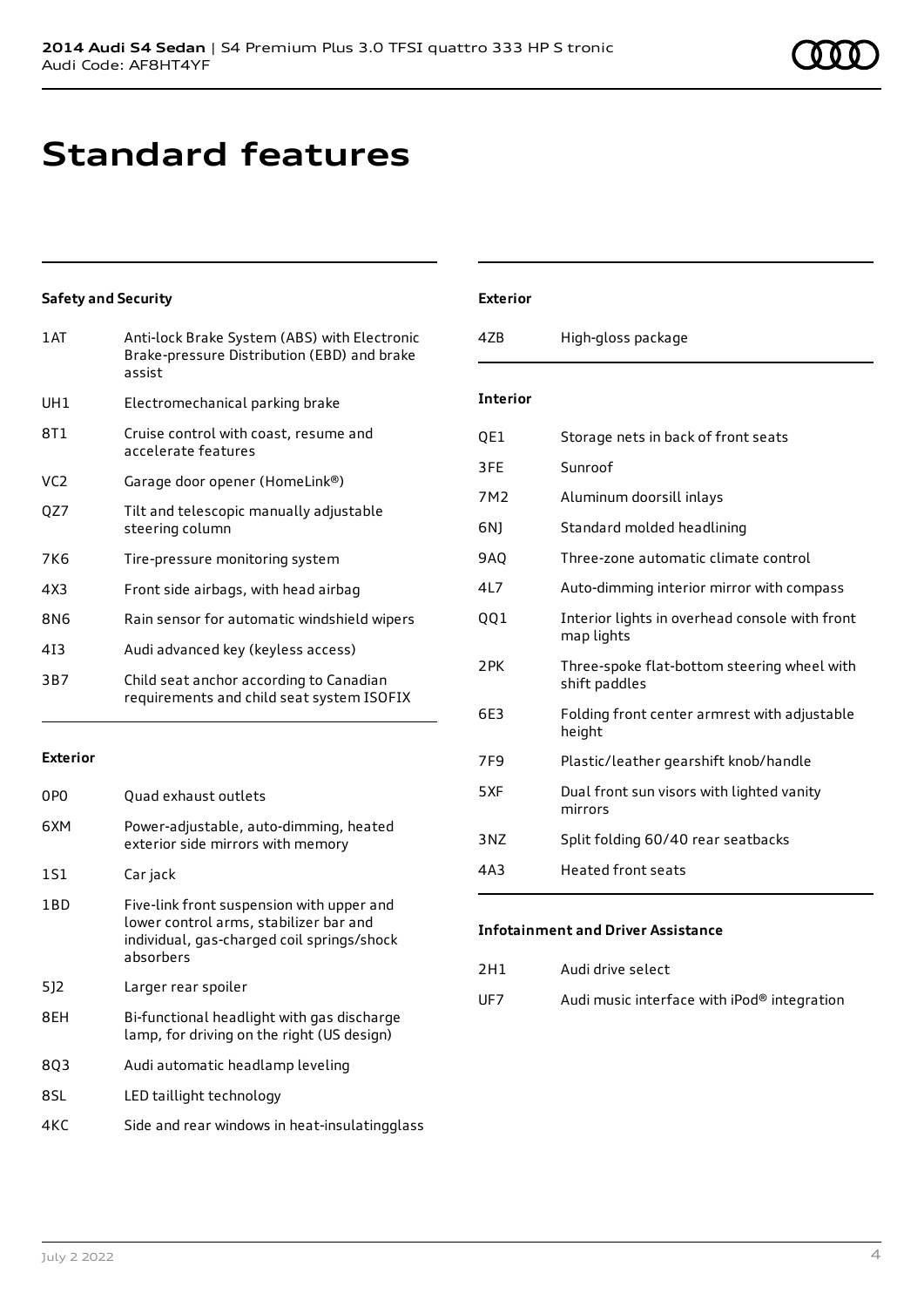# **Dealer remarks**

- Black; Seat Trim
- Sun/Moonroof
- Leather Seats
- Moonlight Blue Metallic
- Keyless Start
- Bluetooth Connection
- All Wheel Drive

This vehicle includes a Money-Back Guarantee\* and passed our precise inspection process. Best of all the price you see is the price you pay. No haggling. No back and forth. No pressure. And this price is so good it is guaranteed. \*Money-Back Guarantee is valid for 5 days or 250 miles, whichever comes first. Subject to certain terms and conditions. See store for details. Some restrictions apply.

Recently performed our rigorous and Certified AutoNation 125 point Performance inspection; Performed at Audi Westmont by factory trained technicians, with all services brought up to date. Also includes our exclusive AutoNation 90 day/ 4,000 miles warranty. Complimentary loaner cars (over 60 Audis available), complimentary lifetime car washes (open 6 days a week) and much more. \* A Money-Back Guarantee is valid for 5 days or 250 miles, whichever comes first. Subject to certain terms and conditions. See store for details. Some restrictions apply. Our pre-owned vehicles are priced right from the beginning. The price you see if the price you pay. No haggling. No back and forth. No pressure. This Audi has been extremely well serviced and maintained and is exceptionally clean. This S4 belonged to 2 previous owners. Drive home in your new pre-owned vehicle with the knowledge you're fully backed by the CARFAX Buyback Guarantee. Excellence, luxury and stature are just a few of the pillars this car is built upon. This Audi S4 Premium Plus is equipped with AWD for improved handling. Whether you're faced with inclement weather or just out enjoying the twisting back road, you'll have the grip of AWD on your side. More information about the 2014 Audi S4: The Audi A4 and S4 are a compact luxury sedan. They aim to bring a high quality all-around driving experience to buyers looking for a bit of practicality and luxury in the mid \$30,000 range. With more personality than an equivalently priced mid-sized sedan, the A4 gives up a little bit of size, but offers additional sport and luxury in equal helpings. A turbocharged engine and advanced chassis make the A4 feel lively, while it's finely crafted interior is practically dripping with quality. A supercharged V6 in the S4 brings an impressive level of performance to a practical 4-door. Interesting features of this model are Attractive styling, available all-wheel-drive, high quality feel, great interior, many available configurations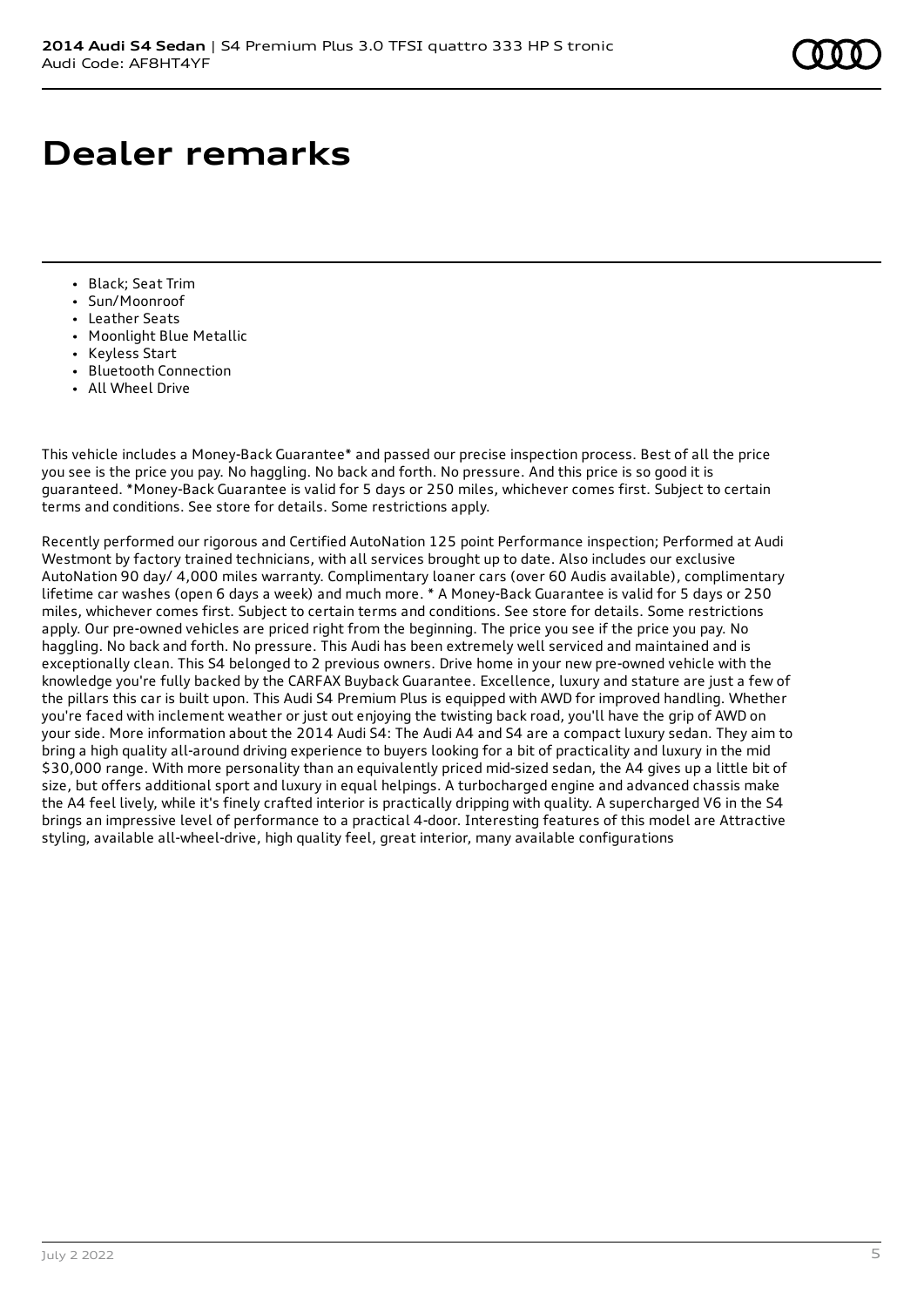# **Technical Specifications**

### **Engineering | Performance**

**Electrical system**

| Engine type                                 | Six-cylinder                                  |
|---------------------------------------------|-----------------------------------------------|
| Acceleration (0 - 60<br>mph)                | 4.9 sec. seconds                              |
| Max. output                                 | $({1})/{2}$ HP                                |
| Engine block                                | Aluminum alloy                                |
| Induction/fuel injection Supercharged/TFSI® |                                               |
| Cylinder head                               | Aluminum alloy                                |
| Max. output ps/hp                           | 333 @ 5,500-6,500 @ rpm                       |
| stroke                                      | Displacement/Bore and 2,995/84.5 x 89.0 cc/mm |
| Top track speed                             | 155 mph mph                                   |
| Torque                                      | /{1} lb-ft@rpm                                |
| Valvetrain                                  | 24-valve DOHC with variable valve<br>timina   |

Alternator 14 Volts - 150 amp Battery 12 Volts - 80 amp

### **Transmission | Drivetrain**

| Gear ratios: 6th         | 0.625 |
|--------------------------|-------|
| Gear ratios: Final Drive | 3.875 |
| Gear ratios: 7th         | 0.519 |
| Gear ratios: 4th         | 1.025 |
| Gear ratios: 5th         | 0.787 |
| Gear ratios: 2nd         | 2.150 |
| Gear ratios: 3rd         | 1.406 |
| Gear ratios: Reverse     | 2.944 |
| Gear ratios: 1st         | 3.692 |
|                          |       |

### **Steering**

| Steering type                              | Electromechanical, speed sensitive<br>power rack & pinion     |  |
|--------------------------------------------|---------------------------------------------------------------|--|
| Turning diameter, curb- 37.7 ft<br>to-curb |                                                               |  |
| Steering ratio                             | 15.9:1                                                        |  |
|                                            |                                                               |  |
| <b>Suspension</b>                          |                                                               |  |
| Front axle                                 | Five-link front suspension with S4<br>sport calibration       |  |
| Rear axle                                  | Trapezoidal-link rear suspension<br>with S4 sport calibration |  |
| <b>Brakes</b>                              |                                                               |  |
|                                            |                                                               |  |
| <b>Front brakes</b>                        | 13.6 Ventilated disc in                                       |  |
| Rear brakes                                | 13.0 Ventilated disc in                                       |  |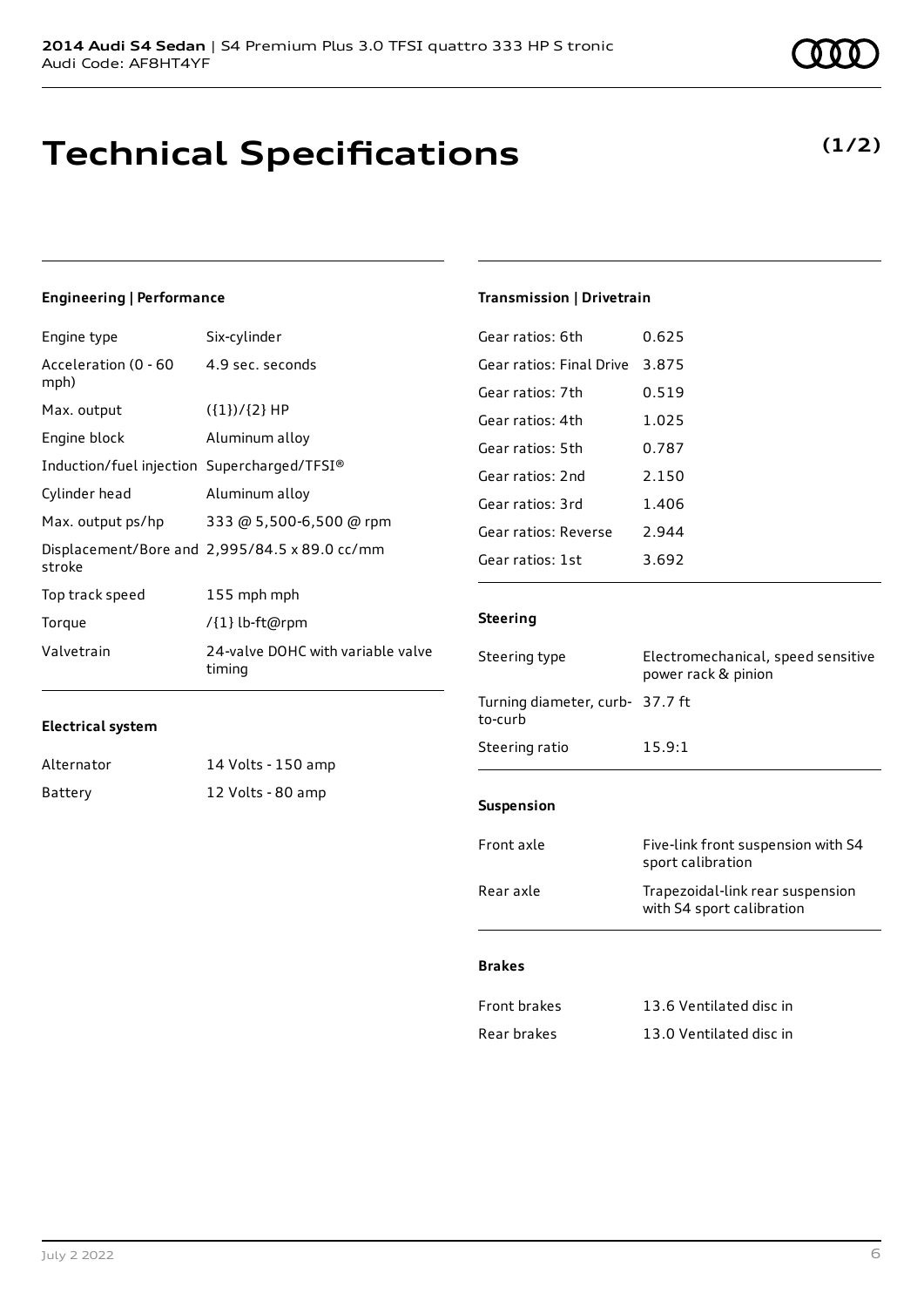## **Technical Specifications**

#### **Body**

| Material                      | Fully galvanized steel unibody with<br>aluminum hood and multistep anti-<br>corrosion protection |
|-------------------------------|--------------------------------------------------------------------------------------------------|
| <b>Warranty   Maintenance</b> |                                                                                                  |
| Warranty                      | 4-Year/50,000 mile Audi New<br>Vehicle Limited Warranty                                          |

Maintenance 12-Month/5,000 mile (whichever

occurs first) NO CHARGE first scheduled maintenance

#### **Exterior Measurements**

| Height                           | 55.4 in   |
|----------------------------------|-----------|
| Overall width without<br>mirrors | 71.9 in   |
| Length                           | 185.7 in  |
| Wheelbase                        | 110.7 in  |
| Drag coefficient                 | .30 Cw    |
| Overall width with<br>mirrors    | 80.3 in   |
| Track rear                       | 60.6 in   |
| <b>Track front</b>               | $61.1$ in |
| Curb weight                      | 3,935 lb  |

#### **Interior measurements**

| Seating capacity                          | 5                  |
|-------------------------------------------|--------------------|
| Shoulder room, rear                       | 54.3 in            |
| Head room with front<br>sunroof           | 38.0 in            |
| Leg room, rear                            | 35.2 in            |
| Shoulder room, front                      | 55.5 in            |
| Head room with rear<br>sunroof            | 37.5 in            |
| Head room, rear                           | 37.5 in            |
| Leg room, front                           | 41.3 in            |
| Head room, front                          | 36.9 in            |
| Cargo volume, rear<br>seatbacks up/folded | 12/34 cu ft, cu ft |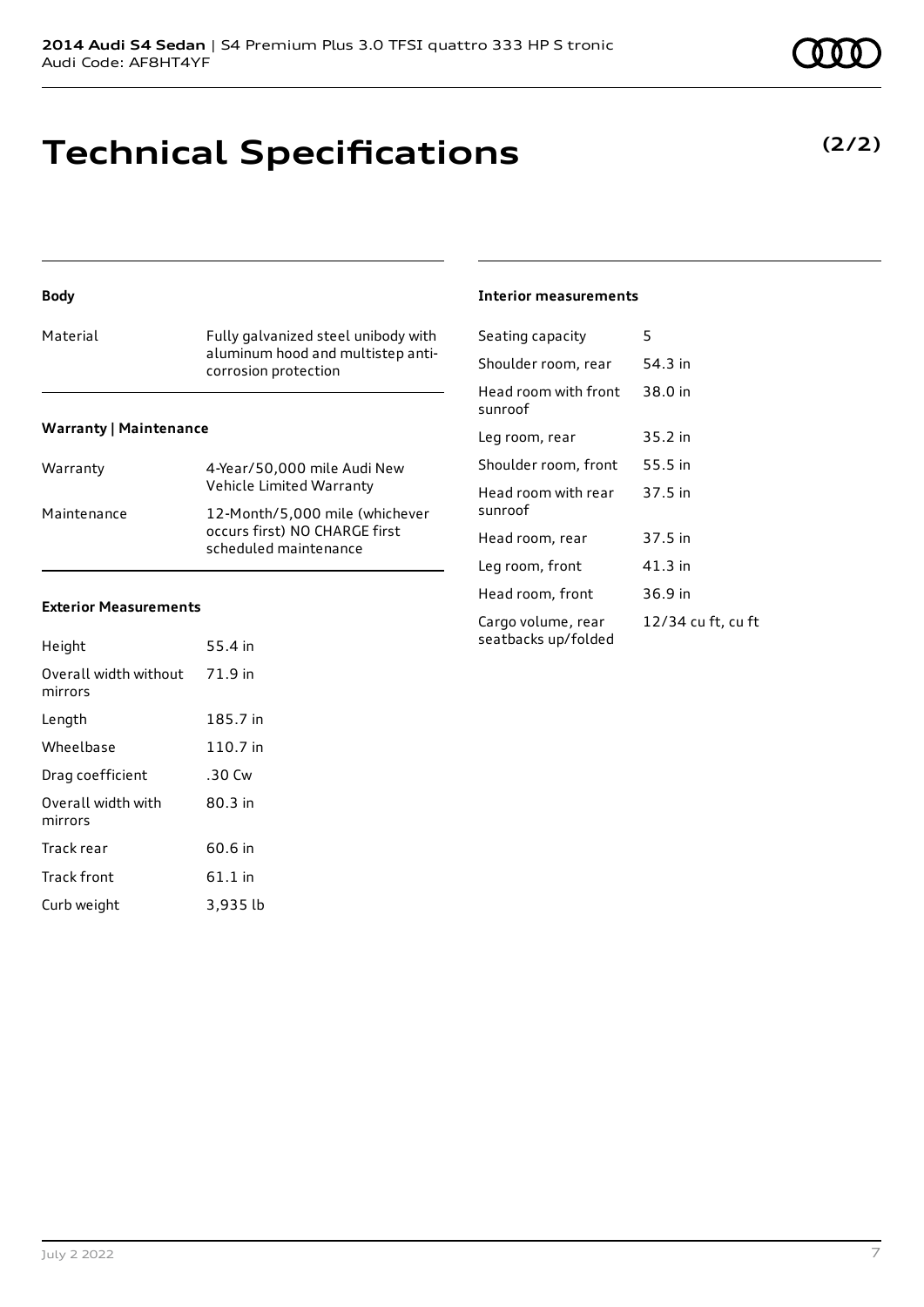## **Consumption- and emission**

### **Consumption by NEDC**

| urban       | $18 \text{ mpg}$ |
|-------------|------------------|
| extra-urban | 28 mpg           |
| combined    | $21$ mpg         |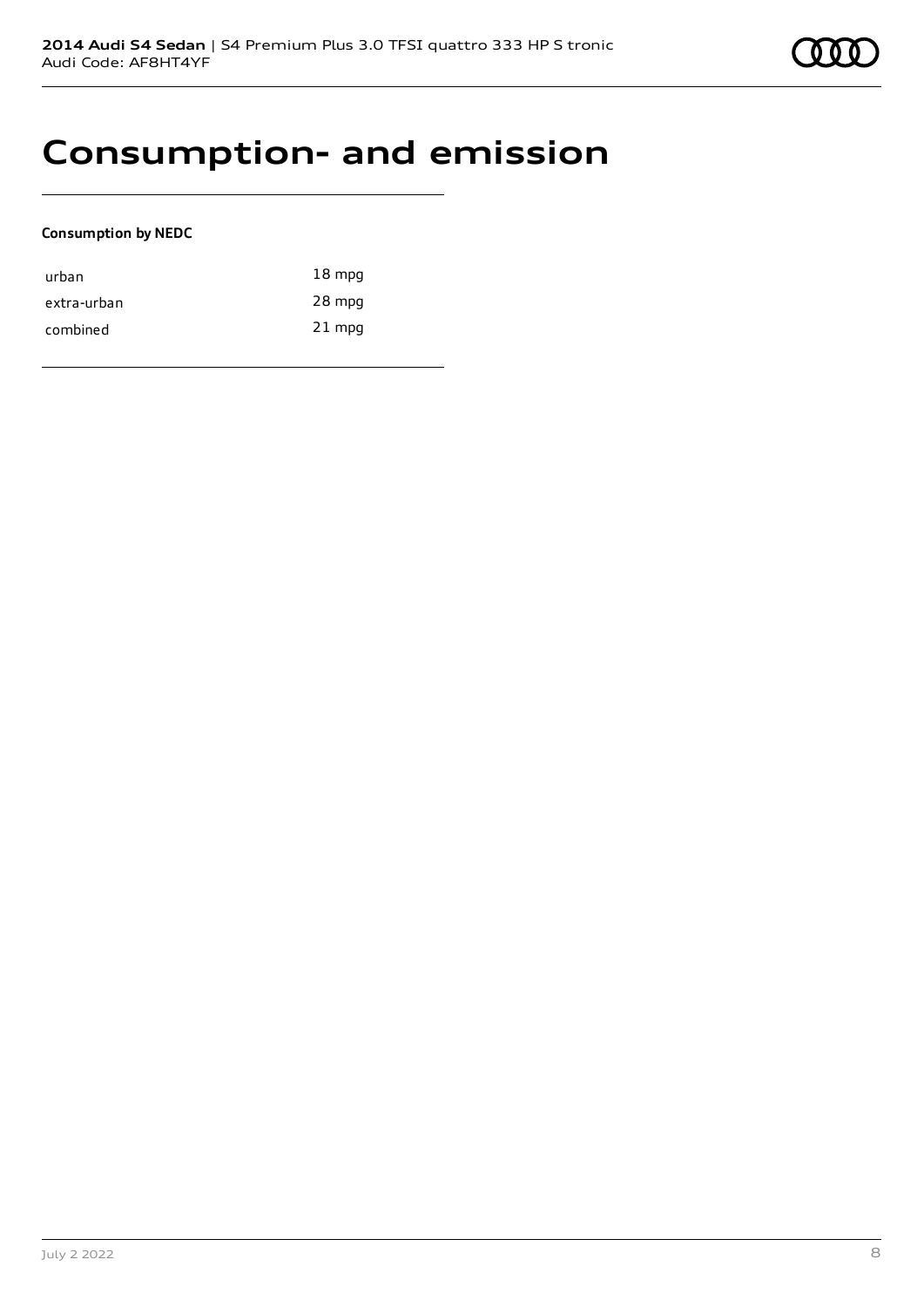## **Contact**

Dealer **Audi Westmont**

276 E Ogden Ave 60559 Westmont IL

Phone: +16306556700 FAX: 6306556710

www: [https://www.audiwestmont.com](https://www.audiwestmont.com/)